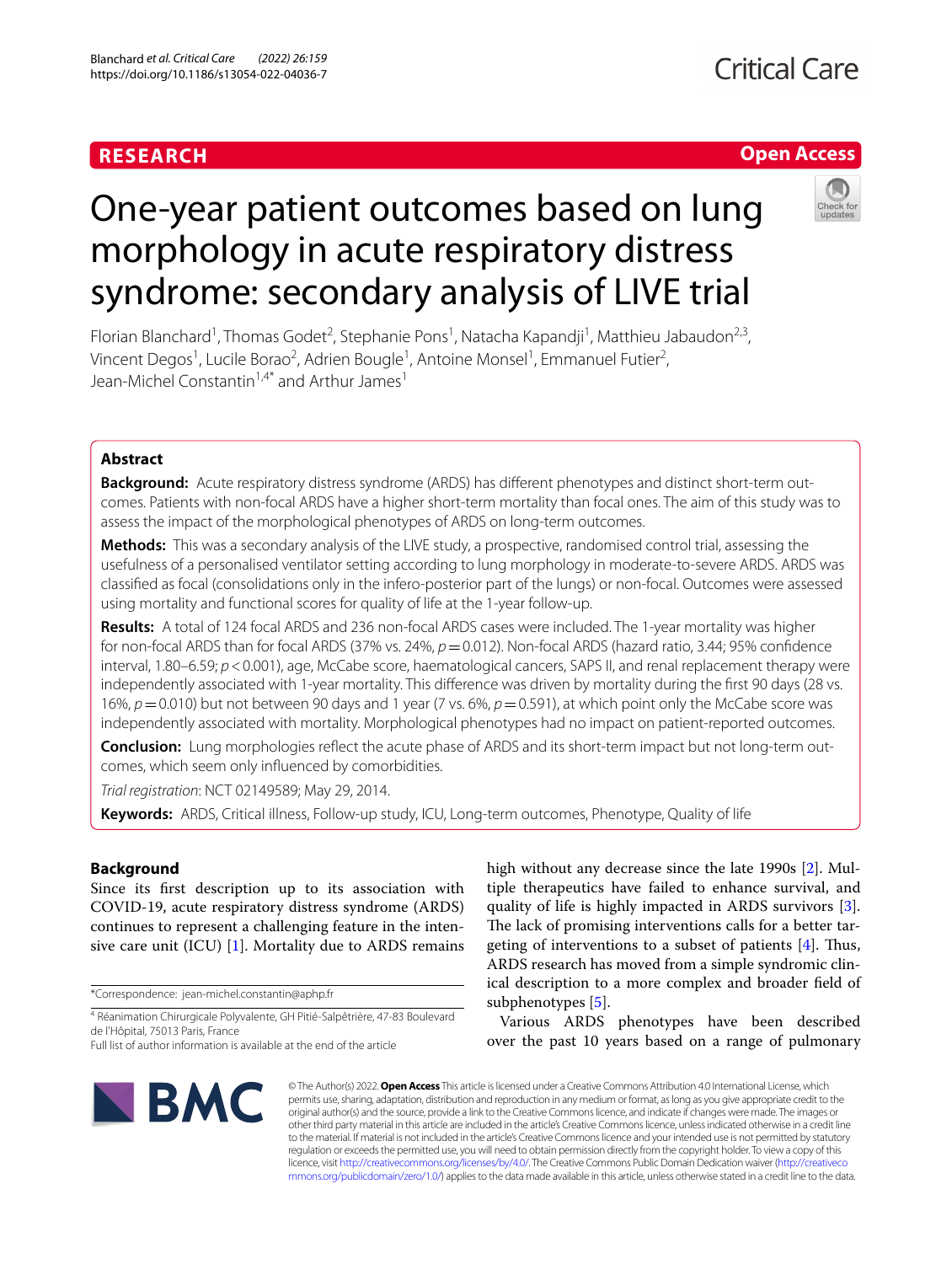physiologic abnormalities [\[5](#page-9-4)]. Important investigations focusing on infammatory biomarkers have been reported using latent class analysis [\[6](#page-9-5)]. Hyper- and hypoinfammatory phenotypes have been described with worse outcomes for the hyper-infammatory phenotype. Furthermore, post hoc analysis of negative randomised clinical trials found improved outcomes in the treatment arm for patients with hyper-infammatory phenotype [\[7](#page-9-6)]. Similarly, analysis of lung morphology identifed two subgroups—focal and non-focal ARDS—with major diferences in lung physiology. Non-focal ARDS is associated with worse respiratory mechanics, and morphological phenotypes may infuence the response to positive endexpiratory pressure, recruitment manoeuvres, and prone position [\[8](#page-9-7), [9](#page-9-8)]. Recently, the LIVE study assessed the use of personalised ventilation based on lung morphology [[10\]](#page-9-9). Although the trial was negative, post-hoc analysis suggested promising results for better personalised mechanical ventilation based on lung morphology.

Aside from important in-hospital mortality rates, 1-year mortality is high, and ARDS-related markers of severity are not associated with mortality among ARDS survivors. However, comorbidities and not living at home prior to admission were reported as independent predictors of 1-year mortality [[11\]](#page-9-10). A recent study by Hashem and colleagues assessing long-term outcomes in infammatory subphenotypes found that those phenotypes largely refect the acute phase of illness and its shortterm impact, with little to no impact on survival beyond 90 days [\[12\]](#page-9-11). Although the association between nonfocal ARDS and higher 90-day mortality was previously reported, longer-term survival and quality of life have never been investigated in focal and non-focal ARDS. Therefore, our main objective was to assess the long-term outcomes (1 year) of focal and non-focal ARDS. Our secondary objective was to assess the impact of personalised ventilation protocol using a secondary analysis of the prospective LIVE trial after a 1-year follow-up.

#### **Methods**

#### **Design and patients**

We conducted a secondary preplanned analysis on the long-term outcomes of patients enrolled in the LIVE study, as described in the original protocol  $[13]$  $[13]$ . The LIVE study was a prospective, multicentre, stratifed, parallel-group, single-blind randomised controlled trial in 20 university and non-university French ICUs [[10](#page-9-9)]. Patients with moderate-to-severe ARDS, according to the Berlin defnition, were characterised by local site investigators as having focal ARDS (presence of consolidations localised only in the lower and back parts of the lungs) or nonfocal ARDS [[14\]](#page-9-13). Lung morphology was assessed before randomisation using a CT scan of the whole lung or chest X-ray when the severity of the patient was not compatible with transport. Patients were randomly assigned to a ventilation protocol adjusted on the basis of lung morphology (personalised group) or to a standard strategy in line with traditional care (control group). The detailed protocol is available in the online supplement.

In the LIVE trial, 24% of patients were misclassifed as focal or non-focal ARDS before randomisation (see LIVE trial for more explanation [\[10](#page-9-9)]). We performed an intention-to-treat analysis that included all participants who were randomly assigned to treatment, except those who withdrew consent and those who were found to be ineligible because they met the exclusion criteria. Next, we performed a per-protocol analysis in which misclassifed patients in the personalised group were excluded due to a breakdown in the ventilation protocol. Misclassifed patients in the control group were not excluded because they were not misaligned with ventilator strategy, which, by defnition, is not related to lung morphology.

The study took place in two steps. First, long-term outcomes were assessed based on lung morphology phenotypes: focal versus non-focal ARDS. Then, the impact of a personalised ventilation protocol (i.e. personalised vs. control group) was assessed on the same outcomes. Only the per-protocol analysis was used to compare focal and non-focal ARDS to avoid any bias induced by misclassifed patients. However, both the intention-to-treat and the per-protocol analyses were used to compare the personalised and control groups. The results of the personalised and control groups are reported in the Supplemental Data available online.

#### **Ethics**

According to current French law, the original trial was approved by the "Institutional Review Board of Clermont-Ferrand, France" (ID RCB 2013-A01756-39) and registered on *ClinicalTrials.gov* (NCT 02149589) [\[15](#page-9-14)]. Before any inclusion, written informed consent was obtained from patients or their relatives. They could refuse to participate at any time, and their decisions were recorded in patient fles.

#### **Outcomes**

Patient's survival was assessed, after a 1-year follow-up, between focal and non-focal ARDS and between personalised and control groups. Early mortality was defned as mortality in the frst 90 days. Late mortality was defned as mortality between day 90 and 1 year. Further, at the 1-year follow-up, survivors were evaluated by trained research staff who were blinded to treatment allocation. Patient-reported outcome measurements included ageand sex-adjusted physical function and mental health domain scores of the Medical Outcomes Study Short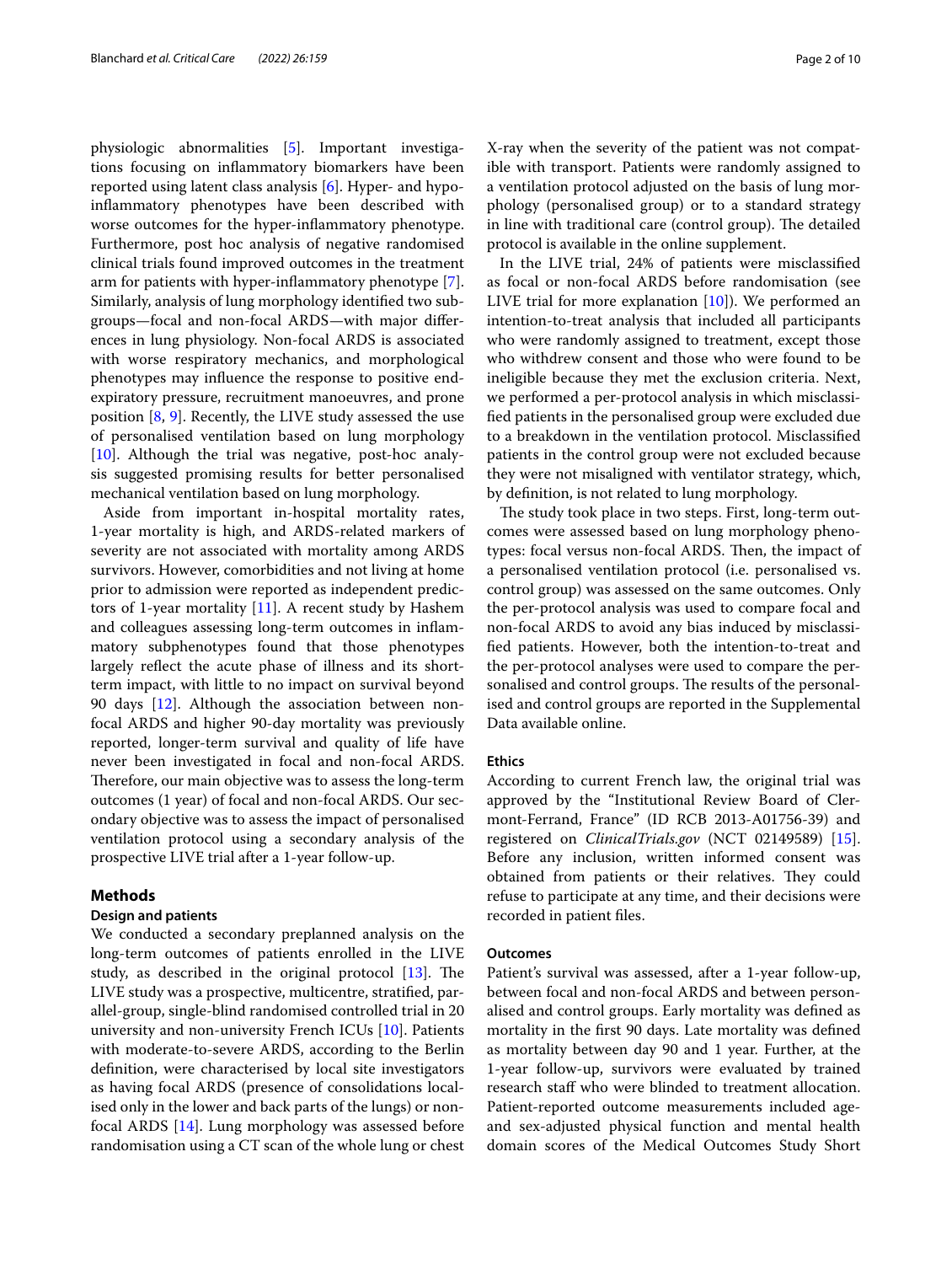Form 36 (SF-36) instrument [\[16](#page-9-15)]; anxiety and depression symptoms from the Hospital Anxiety and Depression Scale (HAD) subscale scores [\[17](#page-9-16)]; and effects of fatigue on quality of life from the Modifed Fatigue Impact Scale (MFIS) [\[18](#page-9-17)]. SF-36 ranges from 0 to 100 with 8 categories and sums up into the physical component summary and the mental component summary. HAD score is divided into anxiety and depression subscales, both ranging from 0 to 21. The presence of anxiety or depression was defined as a subscale over 7 [\[19](#page-9-18)]. MFIS total score ranges from 0 to 84 with three subscales: physical (range 0–36), cognitive (range 0–40), and psychosocial (range 0–8). Based on previous studies, patients with an MFIS of over 38 were described as having fatigue [\[20](#page-9-19)].

#### **Statistical analysis**

Given that this was a secondary analysis of the LIVE study, no sample size calculation was required a priori. A descriptive analysis was performed on all patients and survivors. Quantitative variables are expressed as mean (standard derivation [SD]) or median (interquartile range [IQR], 25–75%) and compared using Student's t test or the Mann–Whitney U test, as appropriate. Categorical variables are expressed as numbers (%) and compared using the chi-square test or the Fisher's exact test as appropriate.

Survival curves were plotted using the Kaplan–Meyer method, and comparisons were made using the logrank test and a Cox model. To assess the impact of lung morphology phenotypes (focal vs. non-focal ARDS) on mortality, signifcant variables during the univariable analysis (threshold of  $p < 0.10$ ) or any variable known to be associated with mortality during ARDS were included in a Cox model. Multivariable analysis was performed on complete cases. A sensitivity analysis with multiple imputations was conducted to deal with missing data. Additional information about the process use for multiple imputations is reported in Additional fle [1.](#page-8-0)

Statistical analyses used to assess the impact of a personalised ventilation protocol adjusted on the basis of lung morphology (personalised vs. control group) are reported in Additional fle [1.](#page-8-0)

To compare the functional outcomes of the SF-36 instrument with previous reports [\[3](#page-9-2), [21](#page-9-20), [22](#page-9-21)], *z*-scores were created by standardising the values (mean=50, standard deviation = 10; range  $0-100$ , with a higher score indicating better function) using previously described methods [\[23\]](#page-9-22) and a French cohort of healthy patients [[24\]](#page-9-23). A Mann–Whitney U test was used to assess the diference between the z-scores and 50. Because 35% of patients missed the functional outcomes assessment, a sensitivity analysis with imputation was conducted to deal with missing data. Additional information about the process use for imputation is reported in Additional file [1.](#page-8-0) A *P* value of  $\leq$  0.05 was considered to be statistically signifcant. Statistical analyses were carried out using R version 4.1.2 for mac $OS^{\otimes}$  ([https://www.r-project.](https://www.r-project.org) [org,](https://www.r-project.org) accessed November 2021).

#### **Results**

#### **Population**

From June 2014 to February 2017, 420 patients were included in the LIVE study. Flow charts of the study are reported in Fig. [1](#page-3-0) and Additional fle [1:](#page-8-0) Fig. S1. Sixty patients were excluded from the per-protocol analysis, as described in Additional fle [1](#page-8-0): Fig. S1. Of the remaining 360 patients, 124 (34%) and 236 (66%) had focal and non-focal ARDS, respectively (Fig. [1](#page-3-0)). Information for survival at 1 year was available for 334 patients (93%) (114 and 220 patients with focal and non-focal ARDS, respectively). Data on the population included to compare the personalised and control groups are reported in the online supplement.

#### **Mortality according to lung morphology**

Patient baseline data for the per-protocol cohort and for the focal and non-focal ADRS groups are summarised in Table [1.](#page-4-0) There were more males, and BMI was higher in the focal ARDS group. Plateau pressure, PEEP, and driving pressure were higher in non-focal ARDS. Ventilator-free days to day 28 and ICU length of stay were not diferent between the groups.

The 1-year mortality was higher in non-focal ARDS patients compared with focal ARDS patients (81 [37%] vs. 27 [24%], respectively; log-rank test: *p*=0.012) (Fig. [2](#page-5-0)A). In the multivariate analysis, non-focal ARDS (hazard ratio (HR), 3.44; 95% confdence interval (95%CI), 1.80–6.59; *p*<0.001), age (HR, 1.04; 95%CI, 1.02–1.06; *p*<0.001), McCabe score (HR, 1.51; 95%CI, [1.04–2.19]; *p*=0.029), haematological cancers (HR, 2.24; 95%CI, 1.02–4.97; *p*=0.045), SAPS II (HR, 1.02; 95%CI, 1.00– 1.04;  $p = 0.047$ ), and renal replacement therapy (HR, 1.71; 95%CI, 1.04–2.79;  $p = 0.033$ ) were independently associated with 1-year mortality (Additional fle [1](#page-8-0): Table S1).

The difference in 1-year mortality was driven by early mortality (65 non-focal ARDS patients [28%] vs. 19 focal ARDS patients [16%]; log-rank test:  $p = 0.010$ ) but not by late mortality (16 non-focal ARDS patients [7%] vs. 8 focal ARDS patients [6%]; log-rank test:  $p=0.591$ ) (Fig. [2B](#page-5-0)). Non-focal ARDS, age, SAPS II, and renal replacement therapy were independent predictors of early mortality (Table [2](#page-6-0)). Only the McCabe score was associated with late mortality (Table [2\)](#page-6-0). During the frst 90 days, death was directly related to ARDS in 35% and 37% of patients with focal and non-focal ARDS, respectively ( $p=0.89$ ). Underlying disease was accountable for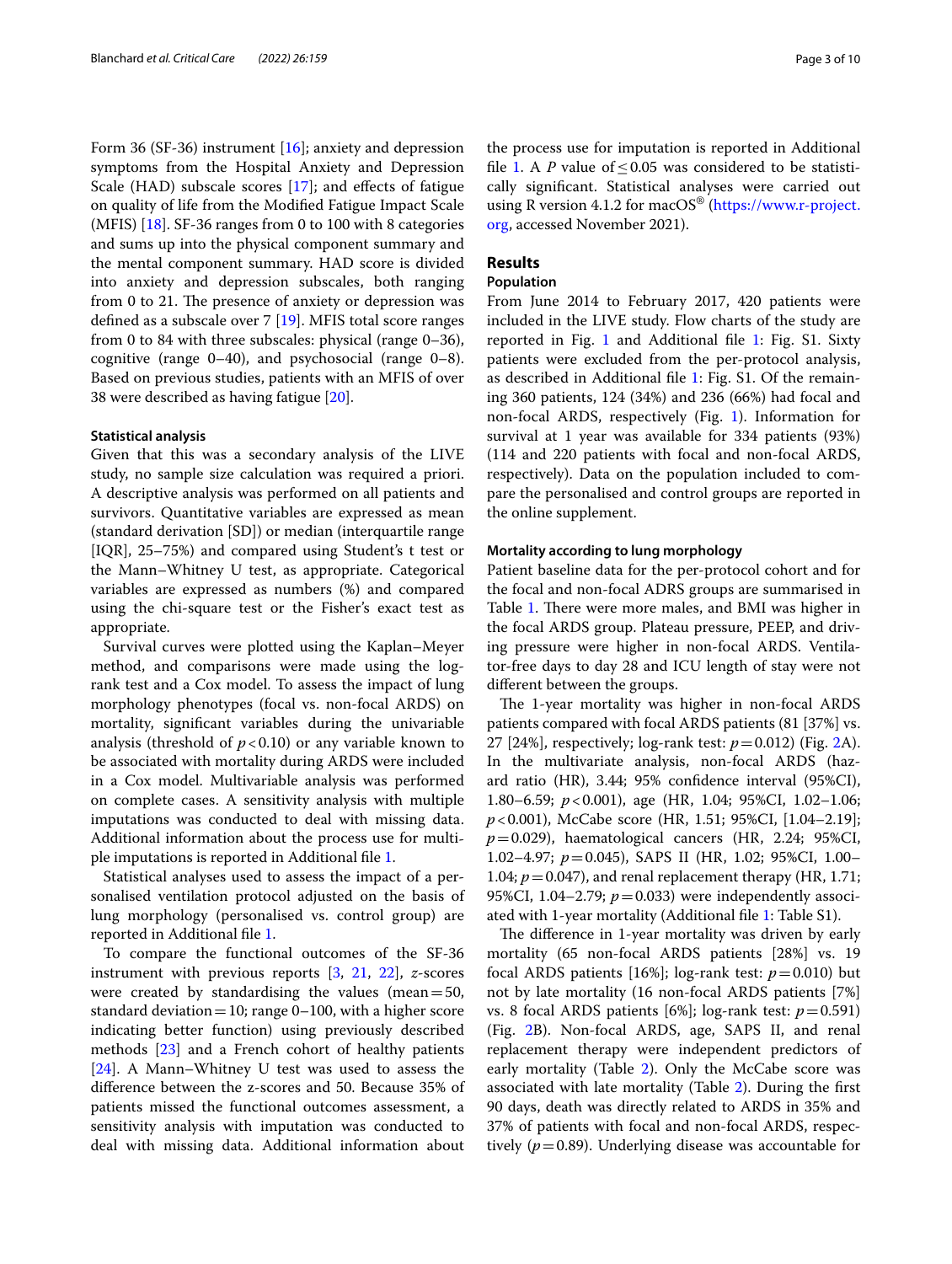<span id="page-3-0"></span>personalised ventilation protocol based on the morphological phenotypes) were excluded due to a breakdown in the ventilation protocol. ARDS: Acute respiratory distress syndrome

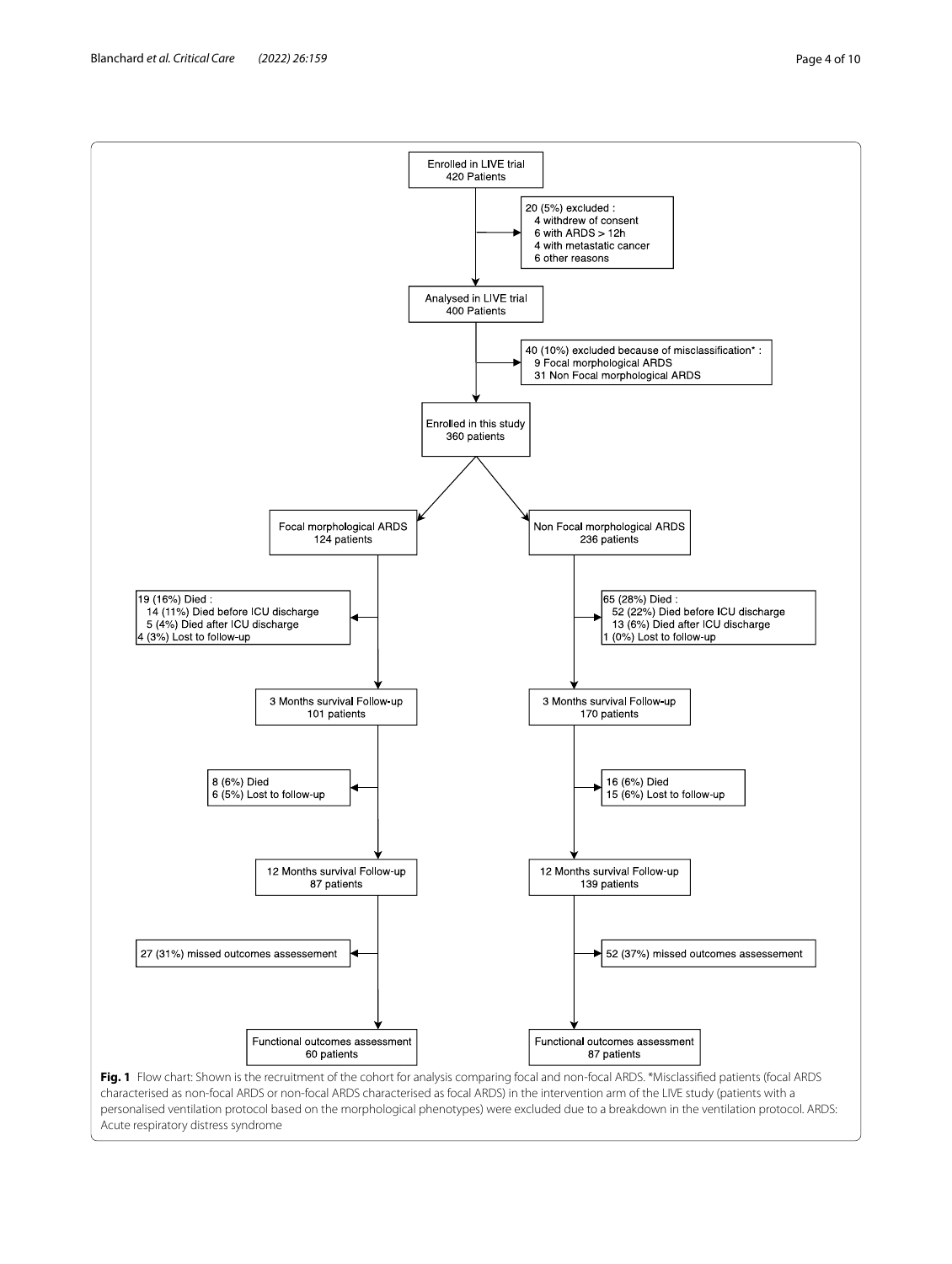#### <span id="page-4-0"></span>**Table 1** Characteristic and clinical baseline patient data

| <b>Variables</b>                                                   | Both groups*<br>$n = 360$ | <b>Focal ARDS</b><br>$n = 124$ | <b>Non-focal ARDS</b><br>$n = 236$ | $P$ value <sup><math>#</math></sup> |
|--------------------------------------------------------------------|---------------------------|--------------------------------|------------------------------------|-------------------------------------|
| Baseline patient data                                              |                           |                                |                                    |                                     |
| Age, years, mean [SD]                                              | 61 [15]                   | 61 [15]                        | 62 [15]                            | 0.301                               |
| Males, $n$ (%)                                                     | 266 (74%)                 | 101 (81%)                      | 165 (70%)                          | 0.018                               |
| Female, $n$ $(\%)$                                                 | 94 (26%)                  | 23 (19%)                       | 71 (30%)                           | 0.018                               |
| COPD, $n$ $%$                                                      | 32 (9%)                   | 16 (13%)                       | 16 (7%)                            | 0.052                               |
| Chronic renal failure, n (%)                                       | 6(2%)                     | 1(1%)                          | 5 (2%)                             | 0.355                               |
| Non-haematological cancers, n (%)                                  | 41 (11%)                  | 13 (10%)                       | 28 (12%)                           | 0.695                               |
| Haematological cancers, n (%)                                      | 14 (4%)                   | 3(2%)                          | 11 (5%)                            | 0.296                               |
| Diabetes, n (%)                                                    | 41 (11%)                  | 14 (11%)                       | 27 (11%)                           | 0.966                               |
| Arterial hypertension, n (%)                                       | 75 (21%)                  | 26 (21%)                       | 49 (21%)                           | 0.964                               |
| Smoking, n (%)                                                     | 10 (3%)                   | 3(2%)                          | 7(3%)                              | 0.764                               |
| Alcohol disturbance, n (%)                                         | 46 (13%)                  | 13 (10%)                       | 33 (14%)                           | 0.345                               |
| Vasculopathy, n (%)                                                | 66 (18%)                  | 23 (19%)                       | 43 (18%)                           | 0.939                               |
| Cardiopathy, n (%)                                                 | 31 (9%)                   | 12 (10%)                       | 19 (8%)                            | 0.601                               |
| BMI, kg/m <sup>2</sup> , mean [SD]                                 | 26.3 [5.1]                | 27.1 [5.0]                     | 25.9 [5.1]                         | 0.030                               |
| McCabe score                                                       |                           |                                |                                    | 0.924                               |
| 0, n (%)                                                           | 249 (69%)                 | 85 (69%)                       | 164 (69%)                          |                                     |
| 1, n (%)                                                           | 98 (27%)                  | 35 (28%)                       | 63 (27%)                           |                                     |
| $2, n$ (%)                                                         | 13 (4%)                   | 4 (3%)                         | 9(4% )                             |                                     |
| Baseline intensive care data                                       |                           |                                |                                    |                                     |
| Medical condition at admission, n (%)                              | 300 (83%)                 | 99 (80%)                       | 201 (85%)                          | 0.197                               |
| SAPS II, mean [SD]                                                 | 51 [16]                   | 52[16]                         | 51 [16]                            | 0.629                               |
| SOFA, mean [SD]                                                    | 9[4]                      | 10[4]                          | 9[4]                               | 0.182                               |
| PaO <sub>2</sub> /FiO <sub>2</sub> , mean [SD]                     | 117 [42]                  | 115 [40]                       | 118 [43]                           | 0.704                               |
| Plateau pressure, cm $H_2O$ , mean [SD] <sup>+</sup>               | 24[6]                     | 23[4]                          | 24[6]                              | 0.029                               |
| PEEP, cm $H_2O$ , mean [SD] <sup>†</sup>                           | 10[3]                     | 9[3]                           | 10[4]                              | 0.047                               |
| Driving pressure, cm H <sub>2</sub> O, mean [SD] <sup>+</sup>      | 14[5]                     | 13[4]                          | 14[5]                              | 0.038                               |
| Tidal volume over ideal body weight, mL/kg, mean [SD] <sup>†</sup> | $6.6$ [1.1]               | $6.6$ [1.1]                    | $6.5$ [1.1]                        | 0.218                               |
| $FiO2$ , %, mean $[SD]$ <sup>†</sup>                               | 77 [20]                   | 75 [20]                        | 77 [21]                            | 0.361                               |
| Steroids, n (%)                                                    | 80 (22%)                  | 22 (18%)                       | 58 (25%)                           | 0.177                               |
| Shock at baseline, n (%)                                           | 222 (62%)                 | 81 (65%)                       | 141 (60%)                          | 0.301                               |
| Renal replacement therapy, n (%)                                   | 91 (25%)                  | 34 (27%)                       | 57 (24%)                           | 0.582                               |
| Primary lung injury                                                |                           |                                |                                    | 0.341                               |
| Pneumonia, n (%)                                                   | 174 (48%)                 | 52 (42%)                       | 122 (52%)                          |                                     |
| Non-pulmonary infection, n (%)                                     | 73 (20%)                  | 28 (23%)                       | 45 (19%)                           |                                     |
| Aspiration, n (%)                                                  | 79 (22%)                  | 31 (25%)                       | 48 (20%)                           |                                     |
| Trauma, n (%)                                                      | 7 (2%)                    | 4 (3%)                         | 3 (1%)                             |                                     |
| Other, n (%)                                                       | 27 (8%)                   | 9(7%)                          | 18 (8%)                            |                                     |
| Outcomes                                                           |                           |                                |                                    |                                     |
| Ventilator-free days to day 28, days, mean [SD]                    | 13 [10]                   | 15 [9]                         | 13 [10]                            | 0.151                               |
| ICU LOS, days, mean [SD]                                           | 17 [16]                   | 17 [14]                        | 17 [17]                            | 0.917                               |

ARDS, acute respiratory distress syndrome; BMI, body mass index; COPD, chronic obstructive pulmonary disease; FiO<sub>2</sub>, fraction of inspired oxygen; ICU, intensive care unit; LOS, length of stay; PaO<sub>2</sub>, partial pressure of oxygen in arterial blood; PEEP, positive end expiratory pressure; SAPS II, simplified acute physiology score II; SOFA, Sequential Organ Failure Assessment score

\*Both groups reported patients in the per-protocol analysis

‡ p values are reported between focal and non-focal ARDS (*p* value<0.05 are in bold type)

† The reported variables were assessed during the frst day after inclusion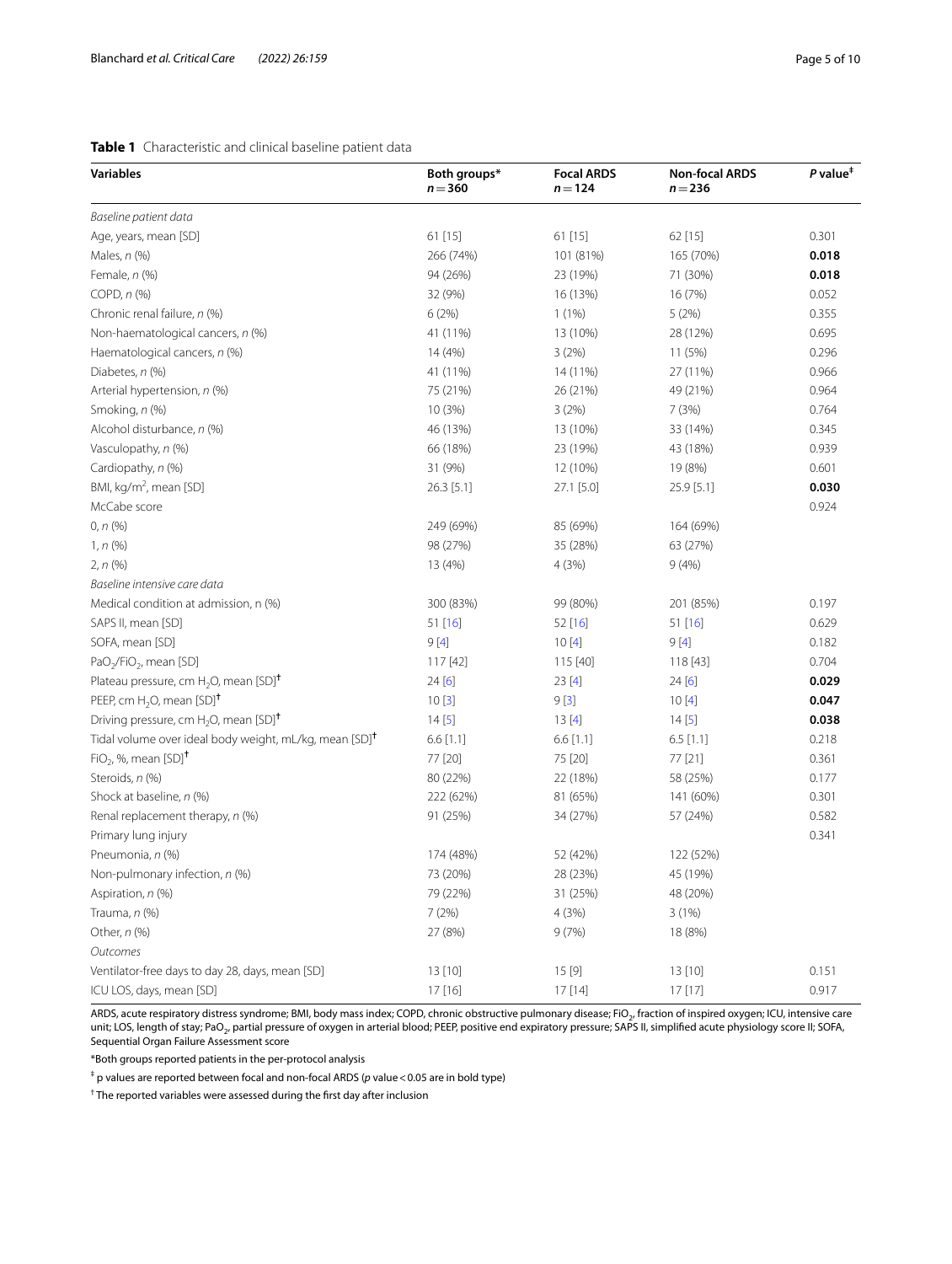

<span id="page-5-0"></span>65% and 63% of deaths in focal and non-focal ARDS, respectively.

There were no missing data for the included variables, except for plateau pressure, PEEP, and driving pressure, which were unavailable for 83 (23%), 14 (4%), and 88 (24%) patients, respectively. A sensibility analysis with multiple imputations for missing data confrmed the previous multivariate analysis. (Additional fle [1:](#page-8-0) Table S2).

#### **Quality of life according to lung morphology**

A total of 226 patients survived after a 1-year follow-up and were eligible for functional outcomes assessment. We noted that 79 patients (35%) missed the functional outcomes assessment (27 [31%] and 52 [37%] patients with focal and non-focal ARDS, respectively) (Fig. [1](#page-3-0)). There was no difference between patients who did and did not complete the functional outcomes assessment at the 1-year follow-up except for age and McCabe score (Additional fle [1:](#page-8-0) Table S3). Focal ARDS patients who completed the functional outcomes assessment were older (62 [[14\]](#page-9-13) vs. 54 [\[16](#page-9-15)] years;  $p = 0.005$ ) and had a lower McCabe score  $(p=0.027)$  than those who did not. However, there was no diference between focal and non-focal ARDS among patients who completed the functional outcomes assessment.

After a 1-year follow-up, the per-protocol cohort had signifcant impairment in patient-reported outcomes when compared against an age- and sex-matched popu-lation (Table [3\)](#page-7-0)  $[24]$ . The median values for the standardised SF-36 physical and mental component summary were 37 (*p*<0.001) and 41 (*p*<0.001), respectively. Compared against an age- and sex-matched population [\[24](#page-9-23)], both focal (*p*<0.001) and non-focal ARDS (*p*<0.001) had impairment in the SF-36 physical component summary, with no differences between both groups ( $p=0.201$ ).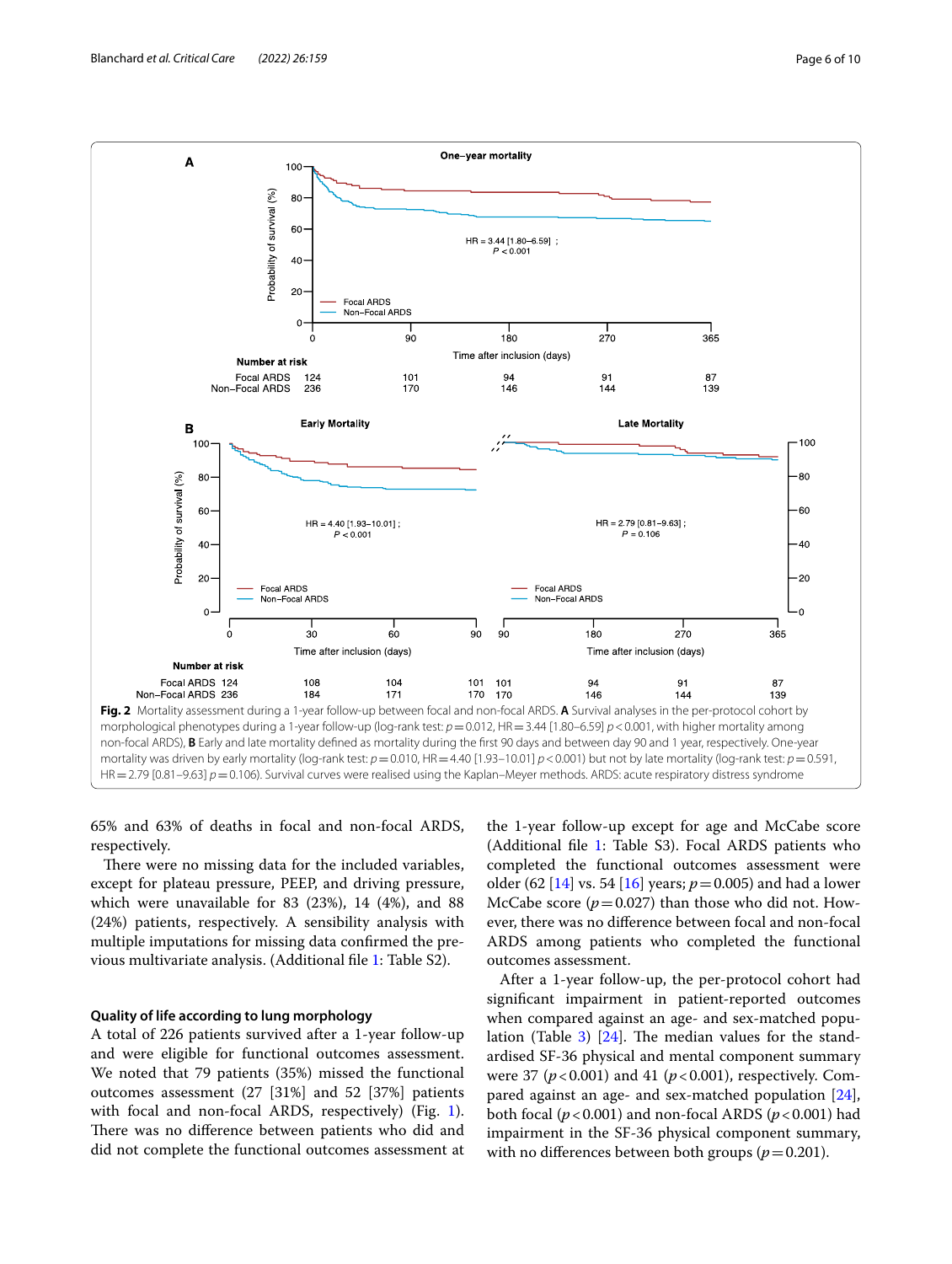| <b>Predictors</b>                            | <b>Early mortality</b> |         | Late mortality         |         |  |
|----------------------------------------------|------------------------|---------|------------------------|---------|--|
|                                              | Hazard ratio*          | p value | Hazard ratio*          | p value |  |
| Non-focal ARDS                               | 4.40 [1.93-10.01]      | < 0.001 | 2.79 [0.81-9.63]       | 0.106   |  |
| Age                                          | $1.04$ [1.02-1.07]     | < 0.001 | 1.03 [0.99-1.07]       | 0.126   |  |
| Males                                        | $0.85$ [0.45-1.60]     | 0.618   | $0.82$ [0.25-2.74]     | 0.751   |  |
| Haematological cancers                       | 2.27 [0.95-5.43]       | 0.064   | 1.73 [0.17-17.70]      | 0.642   |  |
| Non-haematological cancers                   | 2.09 [0.95-4.57]       | 0.066   | 1.48 [0.39-5.68]       | 0.566   |  |
| COPD                                         | 1.33 [0.55-3.25]       | 0.525   | 2.30 [0.54-9.84]       | 0.263   |  |
| McCabe                                       | $1.11$ $[0.71 - 1.73]$ | 0.645   | 3.56 [1.45-8.72]       | 0.005   |  |
| <b>BMI</b>                                   | $0.99$ $[0.94 - 1.05]$ | 0.789   | $0.93$ $[0.84 - 1.04]$ | 0.213   |  |
| SAPS II (without age) <sup>†</sup>           | 1.02 [1.00-1.04]       | 0.047   | 1.02 [0.98-1.07]       | 0.357   |  |
| PaO <sub>2</sub> /FiO <sub>2</sub>           | 1.00 [1.00-1.01]       | 0.586   | $0.99$ $[0.98 - 1.00]$ | 0.065   |  |
| Plateau pressure                             | $1.12$ [0.91-1.37]     | 0.285   | $0.86$ [0.59-1.25]     | 0.426   |  |
| PFFP                                         | $0.90$ $[0.74 - 1.10]$ | 0.305   | 1.07 [0.72-1.58]       | 0.740   |  |
| Driving pressure                             | $0.91$ [0.74-1.11]     | 0.360   | 1.16 [0.80-1.68]       | 0.426   |  |
| Shock                                        | $1.24$ [0.67-2.27]     | 0.493   | 1.55 [0.48-5.06]       | 0.466   |  |
| Mechanical ventilation over 48 h             | 2.08 [0.61-7.09]       | 0.243   | $0.71$ $[0.15 - 3.28]$ | 0.659   |  |
| Steroid                                      | $1.13$ [0.63-2.03]     | 0.689   | 1.66 [0.54-5.12]       | 0.381   |  |
| Renal replacement therapy                    | 2.42 [1.40-4.20]       | 0.002   | $0.29$ [0.06-1.46]     | 0.133   |  |
| Intervention arm in LIVE study <sup>\$</sup> | $0.65$ [0.38-1.11]     | 0.115   | 1.66 [0.56-4.96]       | 0.362   |  |

<span id="page-6-0"></span>**Table 2** Cox model result of the multivariate analysis for early and late mortality

Early and late mortality were defned as mortality in the frst 90 days and mortality between day 90 and 1 year, respectively (p values<0.05 are in bold type) ARDS, acute respiratory distress syndrome; FiO<sub>2</sub>, fraction of inspired oxygen; CI95%, 95% confidence interval; PaO<sub>2</sub>, partial pressure of oxygen in arterial blood; SAPS II, Simplifed Acute Physiology Score II

\*Results are reported as hazard ratio [CI95%]

<sup>†</sup> SAPS II predictors include SAPS II without age due to the presence of the age already in the model

<sup>\$</sup> Intervention arm is explained in the LIVE study report

Regarding the HAD scale, 41% and 35% of the perprotocol cohort had anxiety and depression, respectively. The median MFIS component summary of the perprotocol cohort was 43 (Table [3](#page-7-0)), and 91 (62%) patients experienced fatigue. There was no difference in anxiety and depression symptoms and rate of fatigue between the focal and non-focal ARDS groups (Table [3\)](#page-7-0).

A sensitivity analysis dealing with patients that missed the 1-year functional assessment confrmed the previous analysis (Additional fle [1](#page-8-0): Table S4).

#### **Personalised ventilation protocol**

At the 1-year follow-up, there was no diference in survival and quality of life between the personalised and the control groups regarding both the intention to treat and per-protocol analysis (Additional fle [1](#page-8-0): Fig. S2 and Tables S5 to S8).

#### **Discussion**

To our knowledge, this is the frst prospective study to assess the impact of morphological phenotypes on longterm outcomes among ARDS patients. We demonstrated a diference in survival over a 1-year follow-up between focal and non-focal ARDS, which is only driven by early mortality without any consequences of lung morphology beyond the frst 90 days. Among survivors, physical and mental health, anxiety, depression, and fatigue were all impaired but independently of ARDS phenotypes.

#### **Impact of lung morphology phenotype on long-term outcomes**

A prior study demonstrated a signifcant diference in early mortality between focal and non-focal ARDS without assessing long-term outcomes [\[8\]](#page-9-7). Beyond confrming these results, our study found that the diference in survival after a 1-year follow-up is only explained by short-term mortality. The impact of morphological phenotypes on mortality may be explained by diferences in respiratory mechanics, with a higher driving pressure and elastance in non-focal ARDS [\[25](#page-9-24)]. Indeed, in our study, non-focal ARDS had higher plateau and driving pressures at baseline.

As with other intensive care variables (i.e. SAPS II, renal replacement therapy), which are independently associated with short-term mortality (90-day mortality), morphological phenotypes had no impact on mortality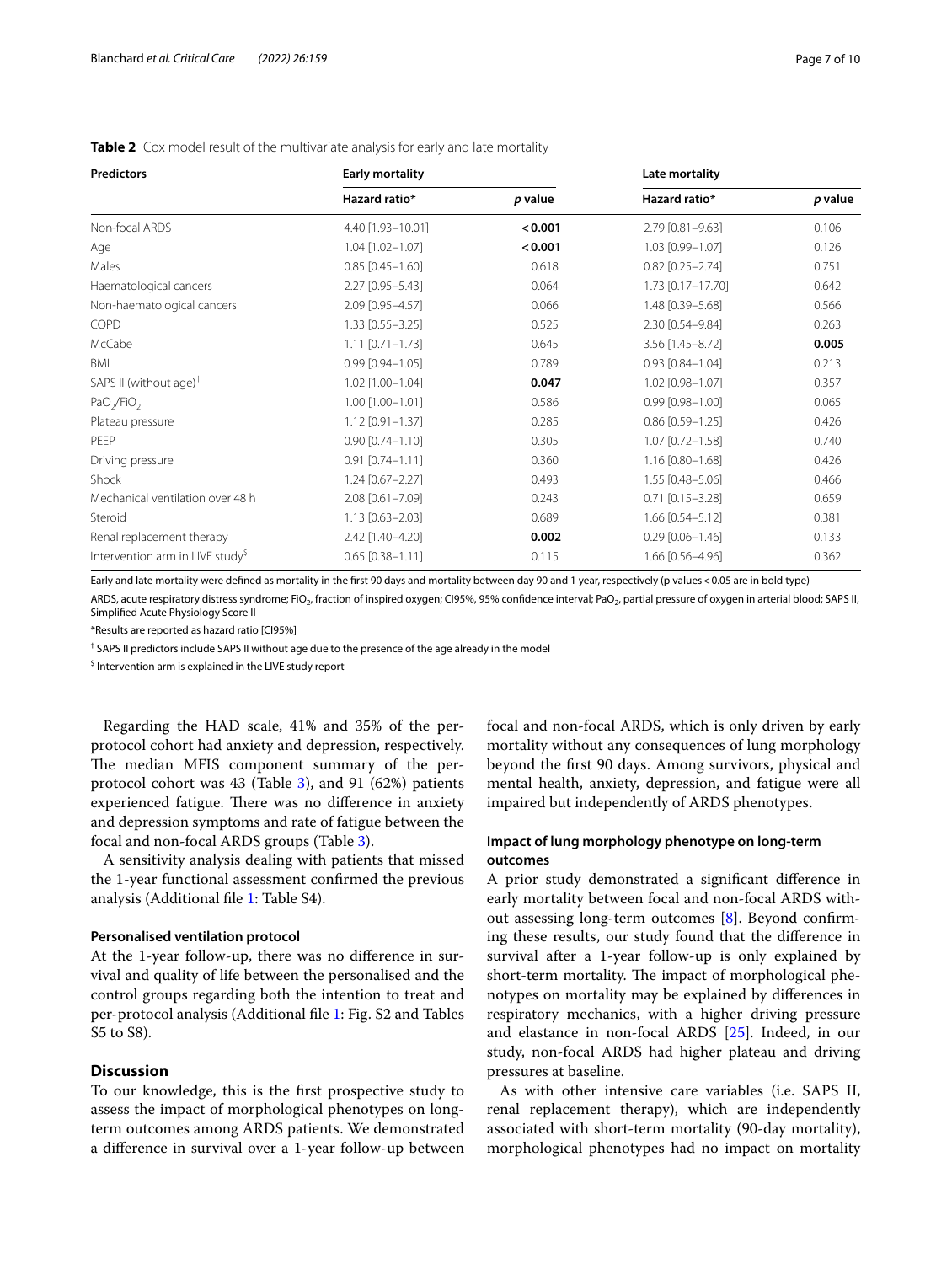| <b>Variables</b>                                         | Both groups*<br>$n = 147$ | <b>Focal ARDS</b><br>$n = 60$ | <b>Non-focal ARDS</b><br>$n = 87$ | $p$ values <sup><math>\ddagger</math></sup> |
|----------------------------------------------------------|---------------------------|-------------------------------|-----------------------------------|---------------------------------------------|
|                                                          |                           |                               |                                   |                                             |
| Health-related quality of life: SF-36 (normalised score) |                           |                               |                                   |                                             |
| Physical functioning, median [IQR]                       | $37$ [ $21-47$ ]          | 37 [21-47]                    | 34 [21-48]                        | 0.80                                        |
| Physical component summary, median [IQR]                 | $37$ [ $31-46$ ]          | 39 [34-45]                    | 36 [30-47]                        | 0.47                                        |
| Mental health, median [IQR]                              | 44 [38-52]                | 44 [35-52]                    | 44 [38-51]                        | 0.38                                        |
| Mental component summary, median [IQR]                   | 41 [34-49]                | 39 [32-48]                    | 41 [36-51]                        | 0.20                                        |
| Mental health symptoms: HAD                              |                           |                               |                                   |                                             |
| Anxiety subscale, median [IQR]                           | $6[3-10]$                 | $7[4-10]$                     | $6[3-9]$                          | 0.09                                        |
| Patients with anxiety, n (%)                             | 60 (41%)                  | 27 (45%)                      | 33 (38%)                          | 0.44                                        |
| Depression subscale, median [IQR]                        | $6[3-9]$                  | $6[4-9]$                      | $6[3-9]$                          | 0.23                                        |
| Patients with depression, n (%)                          | 51 (35%)                  | 22 (37%)                      | 29 (33%)                          | 0.75                                        |
| Effect of fatique on quality of life: MFIS               |                           |                               |                                   |                                             |
| Physical functioning, median [IQR]                       | $25$ [18-30]              | 24 [15-29]                    | $25$ [18-30]                      | 0.42                                        |
| Cognitive functioning, median [IQR]                      | 18 [10-25]                | 18 [10-26]                    | $17$ [10-25]                      | 0.51                                        |
| Psychosocial functioning, median [IQR]                   | $5[2-6]$                  | $5[2-7]$                      | $5[2-6]$                          | 0.68                                        |
| MFIS component summary, median [IQR]                     | 48 [33-59]                | 46 [35-61]                    | 48 [32-58]                        | 0.97                                        |
| Patients with fatigue, n (%)                             | 91 (62%)                  | 34 (57%)                      | 57 (66%)                          | 0.43                                        |

#### <span id="page-7-0"></span>**Table 3** One-year functional outcomes and quality of life, by subphenotype

Explanation of scoring: SF-36 normalised score (median = 50; SD = 10; range 0-100, higher score is better); HAD anxiety and depression subscale scores (range 0-21, lower score is better); presence of anxiety or depression was defined by a HAD subscale over 7; MFIS component summary (range 0-84, lower is better), MFIS subscale scores: physical (range 0–36), cognitive (range 0–40), psychosocial (range 0–8), fatigue was defned by a MFIS over 38

ARDS, acute respiratory distress syndrome; HAD, Hospital Anxiety and Depression Scale; IQR, interquartile range 25–75%; MFIS, Modifed Fatigue Impact Scale; SF-36, Short Form 36 instrument

\*Both groups reported patients in the per-protocol analysis

‡ *p* values are reported between focal and non-focal ARDS (*p* value<0.05 are in bold type)

thereafter. Only comorbidities and previous health status seemed to impact long-term survival. These results are consistent with previous studies reporting that the severity of illness is a strong predictor of hospital and short-term mortality, whereas age, serious comorbidities, and previous health status are associated with long-term mortality in ARDS [[11,](#page-9-10) [26\]](#page-9-25). Nevertheless, morphological phenotypes may be considered one of baseline intensive care variables, along with others such as respiratory mechanics and renal replacement therapy, which may only impact short-term mortality  $[27, 28]$  $[27, 28]$  $[27, 28]$ . These findings are consistent with a recent study that focused on the impact of the infammatory phenotype on long-term survival in ARDS patients [\[12](#page-9-11)]. In that study, the infammatory phenotype had an impact on short-term survival, with little implication after 90 days.

In our trial, beyond survival, quality of life was altered after a 1-year follow-up. Physical and mental health were impaired compared with a healthy population [[24](#page-9-23)] which is consistent with previous studies [[3](#page-9-2), [21](#page-9-20), [22](#page-9-21)]. Age and previous comorbidities have been reported to be associated with impairment of the SF-36 instrument  $[3]$  $[3]$  $[3]$ . Even though the specific contribution of ARDS is contested  $[29]$  $[29]$ , the severity of the initial ARDS, the rapidity of its resolution, and the pulmonary dysfunction thereafter were all correlated with long-term outcomes [[21,](#page-9-20) [30](#page-9-29)]. Anxiety and depression afected one-third of the ARDS survivors in our study. These results were similar to those of previous trials that reported between 11 and 42% of anxiety and 9 to 39% of depression using the HAD scale [[22,](#page-9-21) [31\]](#page-9-30). Female sex, unemployment, alcohol misuse, and greater opioid use in the ICU were signifcantly associated with psychiatric symptoms [\[32](#page-9-31)]. Baseline intensive care variables, severity of illness, and mechanical ventilation duration were not associated with anxiety or depression. Eventually, fatigue was reported in 62% of ARDS survivors using the MFIS score in our study. Using another fatigue scale, a recent study reported 70% and 66% of ARDS survivors with signifcant symptoms of fatigue at 6-month and 1-year follow-ups, respectively [[31](#page-9-30)]. Worse physical, cognitive, and mental health but not baseline critical care variables were associated with greater fatigue. Thus, one could wonder about the impact of morphological phenotypes on survivors' later quality of life. However, in our study, there was no infuence of morphological phenotypes on any functional score.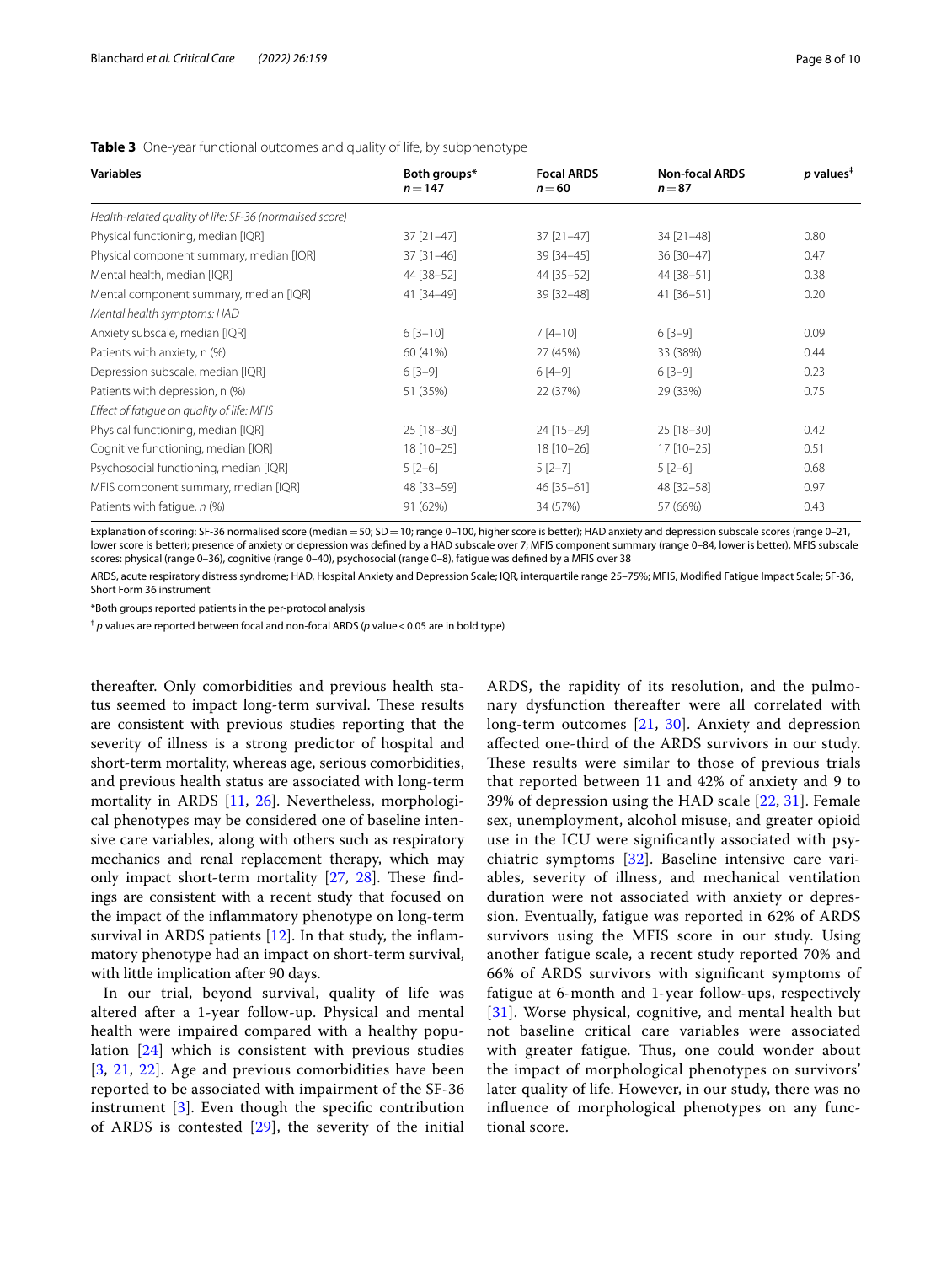#### **Impact of a personalised ventilation protocol based on phenotypes on long-term outcomes**

In the age of personalised medicine, a personalised ventilation protocol adjusted on the basis of morphological phenotypes was of concern. The LIVE trial failed to show any efect on 90-day mortality [[10\]](#page-9-9). Similarly, we could not fnd any improvement in mortality or functional outcomes even with the exclusion of patients with a ventilation protocol break. The LIVE trial was unfortunately biased by a high number of misclassifed patients who had worse outcomes than the control group. Morphological phenotyping of ARDS patients is a major problem because the misclassifcation of some patients makes it impossible to determine the value of phenotyping over the standard of care. Recently, some machine learning algorithms have been inconsistent in their ability to identify clusters of ARDS patients involved in signifcant het-erogeneity of treatment effects [[33\]](#page-9-32). Future studies may be needed to provide physicians with efective solutions to avoid misclassifcation, with or without the help of new technologies.

#### **Strengths and limits**

The prospective and multicentre aspects of this study are some of its strengths. Compared with most studies, phenotyping was performed before randomisation, and the large cohort allowed the use of multivariable analysis in the statistical protocol, providing a more detailed interpretation of the data. However, this study has some limitations. First, it is a secondary analysis of a previous trial with an a priori sample size calculation based on the primary outcome and with numerous misclassifed patients. This might have induced an underpower analysis, which can explain the absence of diferences induced by the personalised ventilation protocol. Second, 24% of patients were misclassifed into the focal and non-focal ARDS groups in the LIVE study, which may infuence the diferent analyses and their interpretations. Indeed, misclassifed patients have worse outcomes than correctly classifed patients in both the LIVE trial and study [\[10](#page-9-9)]. Third, there were about 20% of missing data concerning plateau pressure, PEEP, and driving pressure. Given that we used a complete case analysis in our multivariable models, this may have induced a selection bias. However, our results were confrmed by a sensitive analysis with multiple imputations for missing data. Eventually, about 30% of survivors missed the functional outcome assessment after a 1-year follow-up. This may have induced a bias, especially as the patients were not similar in terms of age and McCabe score. However, our results are similar to those of previous studies, and there was no diference between the two phenotypes.

#### **Conclusion**

Morphological phenotypes and 1-year mortality were associated with a higher mortality in patients with nonfocal ARDS. This difference in survival was driven only by mortality before day 90. Our fndings indicate that between day 90 and 1 year, none of the ICU parameters (severity scores, ventilator setting, lung morphology) had an impact on mortality and long-term outcomes. Yet, this study suggests that ARDS morphological phenotypes and related therapeutic approaches largely refect the acute phase of the syndrome and its shortterm impact on mortality; they do not impact the longterm outcomes of patients, which are only infuenced by underlying comorbidities.

#### **Supplementary Information**

The online version contains supplementary material available at [https://doi.](https://doi.org/10.1186/s13054-022-04036-7) [org/10.1186/s13054-022-04036-7](https://doi.org/10.1186/s13054-022-04036-7).

<span id="page-8-0"></span>**Additional fle 1**. Method and Result supplements.

#### **Acknowledgements**

Not applicable.

#### **Author contributions**

J-MC and EF conceived and designed the study. FB, J-MC, MJ, AM, and EF acquired, analysed, or interpreted the data. FB and J-MC created the frst draft of the manuscript. FB, J-MC, TG, SP, NK, MJ, VD, AB, AM, EF, and AJ provided crucial revisions for important intellectual content and gave fnal approval of the manuscript. LB was charged with data management. FB performed the statistical analysis. J-MC and LB were tasked with administrative, technical, or material support. J-MC supervised the study. All authors reviewed the manuscript. All authors read and approved the fnal manuscript.

#### **Funding**

French Ministry of Health (Programme Hospitalier de Recherche Clinique InterRégional 2013: 13–014). The funding had no role in the study design, col‑ lection, analysis, or interpretation of data.

#### **Availability of data and materials**

Data collected for the study, including individual participant data, data dictionary defining each field in the set, and study protocol will be made available to others. Data will be communicated as de-identifed participant data according to French law and will be available after publication of the manuscript. Data were stored at the Direction de la Recherche Clinique, University Hospital of Clermont-Ferrand, Clermont-Ferrand, France. Data requests should be addressed to Pr Jean-Michel Constantin (jean-michel.constantin@aphp.fr) who will send the data after receipt of a signed data access agreement.

#### **Declarations**

#### **Ethics approval and consent to participate**

All procedures performed in the present study were in accordance with the Declaration of Helsinki, and the study was reviewed and approved by Institutional Review Board of Clermont-Ferrand, France (N°EudraCT 2013-A01756-39) and registered on *ClinicalTrials.gov* (NCT02149589, May 29, 2014). Written informed consent was obtained from the patients when possible. Otherwise, informed consent was frstly asked to next to kin and later confrmed by patients if feasible.

#### **Consent for publication**

Not applicable